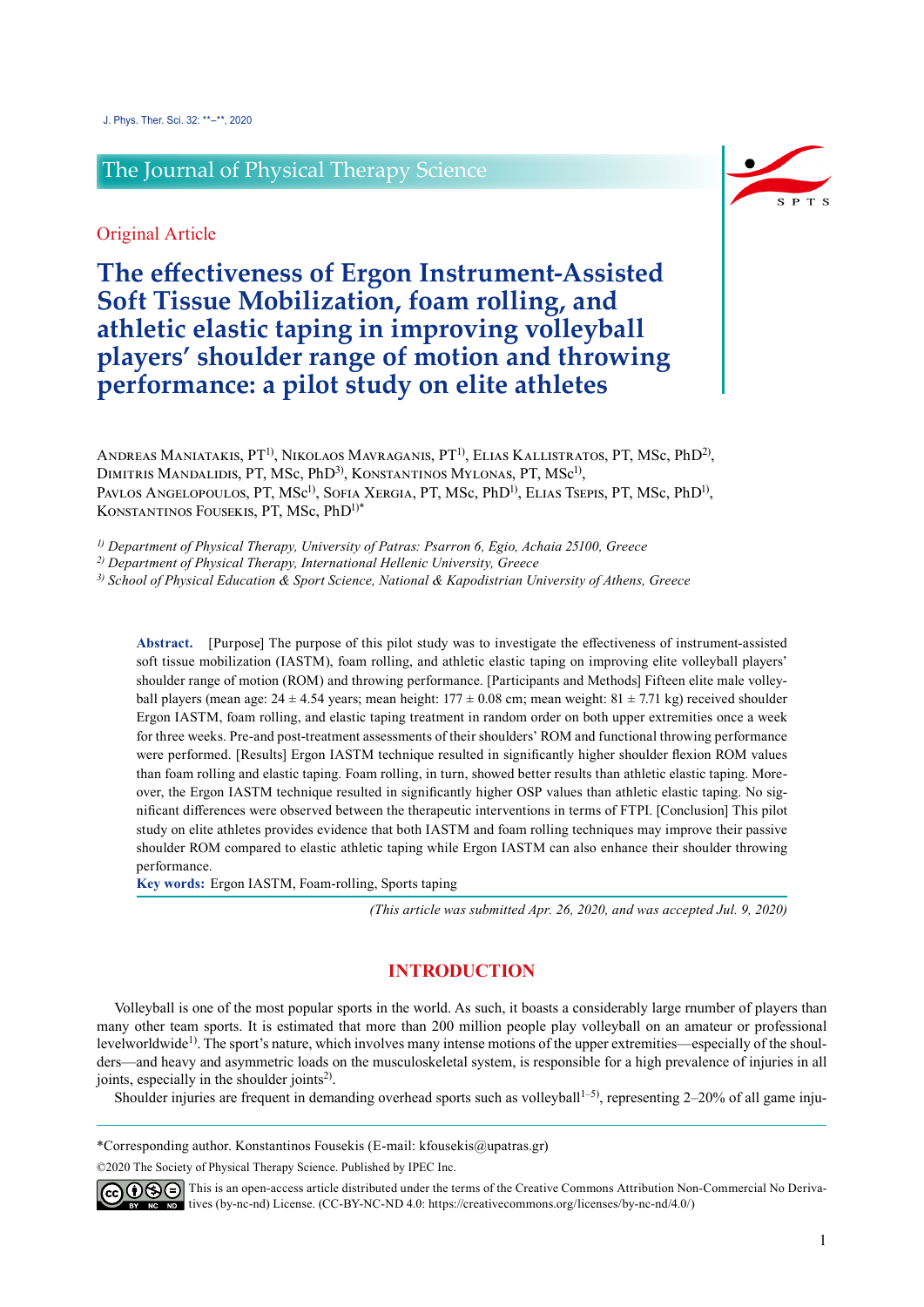ries<sup>3)</sup>. The main aetiology of shoulder injuries is overloading in certain overhead activities<sup>[4](#page-3-3)</sup>). The overhead throwing motion is a highly skilled movement performed at extremely high velocities that impose extraordinary demands on the shoulder joint. Its frequent repetition causes a high incidence of shoulder injuries and pain.

The main shoulder injuries are tendinopathies of the rotator cuff, subacromial impingement syndrome, and gleno-brachial instability. These injuries, combined with damage from direct tissue injuries, are an important predisposing factor for new injuries and functional asymmetries with long-term displacement of mechanical loads on adjacent joints, muscles, or even the opposite extremities<sup>5)</sup>.

Several therapeutic interventions for neuromuscular stabilization of the shoulder and overhead activitytraining programmes aiming at re-education and reduction of the training volume have been proposed for the control and treatment of factors related to shoulder overuse in volleyball. Popular therapeutic interventions both for the prevention and rehabilitation of sports-related overuse injuries and for optimal warm-up include instrument-assisted soft tissue mobilization (IASTM), foam rolling, and joint stabilization techniques such as athletic elastic taping<sup>6</sup>. However, despite the extensive use of these techniques by sports therapists, their effectiveness has not yet been clarified due to conflicting research findings. Some studies have reported that IASTM and foam rolling can increase range of motion (ROM) and improve athletes' functionality<sup>[7–11](#page-3-6))</sup> and thatathletic elastic taping can support the shoulder joint, thereby increasing its functional efficiency<sup>[11\)](#page-3-7)</sup>. Other studies, however, do not support thesefindings<sup>[12, 13](#page-3-8)</sup>).

In light of these contradictory findings regarding the most effective therapeutic approach for improving functional performance in athletes and preventing sports injuries, this study aimed to assess the effectiveness of IASTM, foam rolling, and athletic elastic tapingon improving shoulder ROM and performance in elite volleyball players.

#### **PARTICIPANTS AND METHODS**

Fifteen healthy male elite volleyball players (mean age:  $24 \pm 4.54$  years; mean height:  $177 \pm 0.08$  cm; mean weight:  $81 \pm 0.08$ 7.71 kg) with at least five years of professional training and playing at the highest level (athletes of 1st Volleyball Division of Hellenic Volleyball Federation) and no shoulder injuries over the previous six months received Ergon® IASTM, foam rolling, and athletic elastic taping treatment in random order on both upper extremities once a week for three weeks. These treatment interventions were chosen to be assessed in the present study, on the basis that soft tissue techniques and athletic taping techniques are the dominant choices of sports physiotherapists for the preparation of professional athletes. The Ergon® IASTM (Ergon Technique, Athens, Greece) is an innovative therapeutic approach that combines static and dynamic manipulations of the body's soft tissue with special clinical equipment (surgical stainless-steel tools) for the treatment of neuromusculoskeletal pathologies. During the IASTM treatment, lasting 10 minutes, the participants were in a seated position. For the foam rolling procedure, the athletes performed self-mobilization in the upright position focusing on the anterior, middle, and posterior surface of the shoulder using a commercially available foam roll (diameter: 8 cm; Blackroll AG, Bottighofen, Switzerland) according to the manufacturer's instructions for this joint. The session lasted 10 minutes (about three repetitions of 60 seconds each for the anterior, middle, and posterior, shoulder surface). For the athletic elastic taping procedure, Dream®Ktape (Sixtus Prato, Italy) was used according to the manufacturer's instructions. All treatment procedures were performed by respective certified physical therapists.

The participants performed a number of upper limb tests before and after each intervention. Those included flexion, internal, and external shoulder ROM measurements with a goniometer and shoulder function evaluations using the Functional Throwing Performance Index (FTPI) and the one-arm seated shot-put performance test (OSP). All measurements were performed by the same examiner, who was blinded to the study's objectives to ensure the validity of the measurements. Shoulder ROM was assessed in the supine position with the scapula stabilized according to a standardized protocol. Prior to testing, the participants performed a standardized warm-up, which consisted of 10 minutes of continuous and progressive warm-up, select dynamic and mobility movements for the upper limbs, and one minute of functional ball throwing. Following the pretests, researchers applied one of the three interventions to both upper extremities of each participant. Post-tests immediately followed the interventions in the same manner as the pretests.The study was conducted in the Therapeutic Exercise and Sports Rehabilitation Laboratory of the University of Patras, Greece. The experimental design of the study was approved by the Ethics Committee of the Physiotherapy Department of the University of Patras (24421/06-03-2019) and the participant signed an informed consent statement.

The average shoulder flexion, internal, and external ROM, FTPI, and OSP values were calculated from five testing sessions for the right (R) and left (L) upper extremities. Bilaterally averaged values for the tests were calculated for each participant as follows: (R+L)/2. The statistics included the paired t-test for pre-and post-treatment comparisons and analysis of variance (ANOVA) with all possible single-degree-of-freedom comparisons after Bonferroni corrections, using SPSS V17. The level of significance was set to p<0.05.

#### **RESULTS**

The ROM and functional measurement results are displayed in Table 1. The pre-andpost-treatmentcomparisons showed that IASTM and foamrolling resulted in a statistically significant improvement in all shoulder movements (p<0.05), in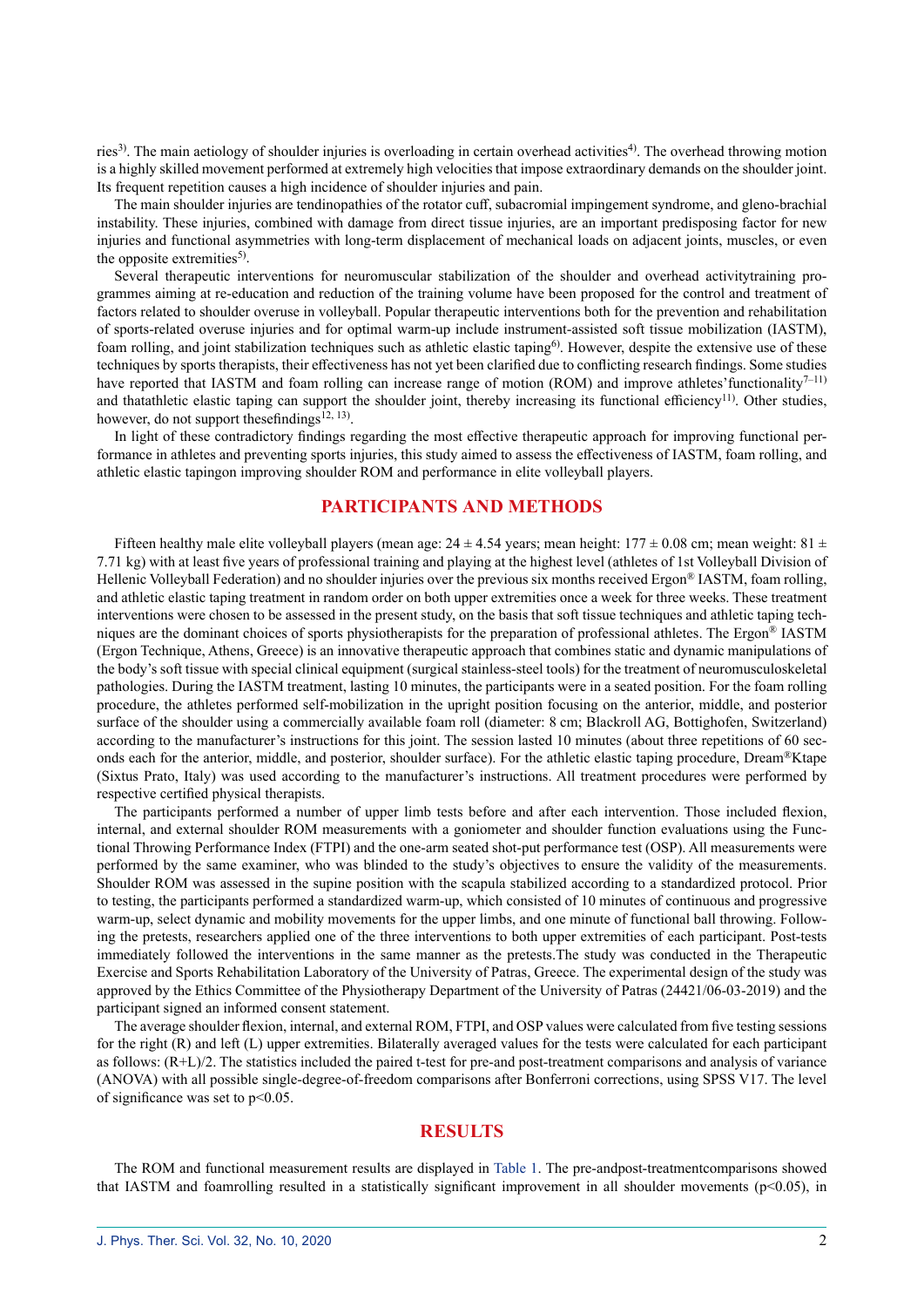| Variable intervention |                 | Right upper extremity |                     | Left upper extremity |                     | Averaged $(R + L)/2$ |           |
|-----------------------|-----------------|-----------------------|---------------------|----------------------|---------------------|----------------------|-----------|
|                       |                 | Pretest               | Post-test           | Pretest              | Post-test           | Pretest              | Post-test |
| Flexion               | <b>IASTM</b>    | $117.72 \pm 5.81$     | $132.36 \pm 9.75^*$ | $113.45 \pm 4.74$    | $126.72 \pm 7.9^*$  | 115.585              | 129.54*   |
|                       | Foam rolling    | $113.81 \pm 5.3$      | $121.09 \pm 7.89*$  | $111.36 \pm 6.72$    | $118.18 \pm 4.51^*$ | 112.585              | 119.635*  |
|                       | Athletic taping | $116.09 \pm 6.54$     | $109.27 \pm 5.98^*$ | $111.45 \pm 6.5$     | $104.45 \pm 6.72^*$ | 113.77               | $106.86*$ |
| Internal<br>rotation  | <b>IASTM</b>    | $43.81 \pm 5.4$       | $53.9 \pm 7.79*$    | $41 \pm 5.38$        | $52.18 \pm 5.7^*$   | 42.4                 | 53.04*    |
|                       | Foam rolling    | $44.54 \pm 6.12$      | $48.27 \pm 7.73$    | $42.27 \pm 5.38$     | $47.36 \pm 8.89$    | 43.405               | 47.815    |
|                       | Athletic taping | $46.27 \pm 6.73$      | $39.81 \pm 8.55^*$  | $41.63 \pm 4.45$     | $35.45 \pm 6.47*$   | 43.95                | $37.63*$  |
| External<br>rotation  | <b>IASTM</b>    | $64 \pm 7.15$         | $73.36 \pm 6.24*$   | $59.09 \pm 6.86$     | $67 \pm 6.97*$      | 61.545               | $70.18*$  |
|                       | Foam rolling    | $64.63 \pm 9.05$      | $70.36 \pm 9.82*$   | $56.9 \pm 8.47$      | $62.9 \pm 7.9*$     | 60.765               | 66.63*    |
|                       | Athletic taping | $65.36 \pm 8.67$      | $55.81 \pm 9.79*$   | $60.72 \pm 5.55$     | $52.18 \pm 6.36^*$  | 63.04                | 53.995*   |
| <b>FTPI</b>           | <b>IASTM</b>    | $13.18 \pm 1.83$      | $8.45 \pm 1.91$     | $13.18 \pm 1.83$     | $12.45 \pm 1.96$    | 13.18                | 10.45     |
|                       | Foam rolling    | $13.36 \pm 2.15$      | $7.27 \pm 2.37$     | $13.36 \pm 2.15$     | $13.63 \pm 1.74$    | 13.36                | 10.45     |
|                       | Athletic taping | $11 \pm 4.35$         | $7.63 \pm 2.57$     | $14.18 \pm 2.22$     | $13.18 \pm 1.77$    | 12.59                | 10.405    |
| <b>OSP</b>            | <b>IASTM</b>    | $6.12 \pm 0.93$       | $6.57 \pm 0.9$      | $5.2 \pm 0.52$       | $5.66 \pm 0.52*$    | 5.66                 | 6.115     |
|                       | Foam rolling    | $5.94 \pm 0.79$       | $6.11 \pm 0.83$     | $5.2 \pm 0.54$       | $5.52 \pm 0.49$     | 5.57                 | 5.815     |
|                       | Athletic taping | $5.83 \pm 0.77$       | $5.73 \pm 0.72$     | $5.04 \pm 0.41$      | $5.05 \pm 0.63$     | 5.435                | 5.39      |

**Table 1.** Range of motion and functional measurement results before and after the therapeutic interventions (n=15)

All but the averaged values are mean  $\pm$  SD. (Units: deg).

 $*_{p<0.05}$ .

contrast to athletic elastic taping, which significantly reduced shoulder ROM (p<0.05). No technique significantly improved performance in terms of FTPI and OSP. Only Ergon IASTM considerably improved the performance of the left upper extremity in OSP and approximated to statistical significance in the averaged value (p=0.07).

No significant differences between the pre- and post-test bilaterally averaged shoulder ROM and functional values were found in the three therapeutic interventions. Ergon IASTM treatment increased average shoulder ROM values, while the athletic elastic taping decreased average ROM values. These adaptations were best observed in the shoulder flexion ROM, where the Ergon IASTM technique resulted in significantly higher values than foam rolling  $(p=0.001)$  and athletic elastic taping (p=0.000). Foam rolling, in turn, showed better results than athletic elastic taping (p=0.000). Ergon IASTM and foam rolling resulted in significantly higher internal ( $p<0.05$ ) and external ( $p<0.05$ ) rotation values than athletic elastic taping, with no significant differences between them (p>0.05). Moreover, the Ergon IASTM technique resulted in significantly higher OSP values than athletic elastic taping (p=0.013).There was no significant difference between IASTM and foam rolling in this respect (p=0.282). No significant differences were observed between the therapeutic interventions in terms of FTPI  $(p>0.05)$ .

#### **DISCUSSION**

This study evaluated the efficacy of popular myofascial release techniques (Ergon IASTM, foam rolling, and athletic elastic taping) in improving shoulder ROM and functional performance in terms of throwing motion and accuracy in elite volleyball players. The findings show that Ergon IASTM and foam rolling can significantly increase the passive ROM of athletes' shoulder girdle, whereas Kinesio Taping appeared to affect it negatively. Moreover, Ergon IASTM resulted in significantly higher flexion ROM values than foam rolling and Kinesio Taping. Ergon IASTM and foam rolling resulted in significantly higher internal and external rotation than Kinesio Taping, with no significant differences between them.

These findings support the results of several original studies and reviews. The positive effects of IASTM techniques on ROM have been reported by two systematic reviews<sup>[14,](#page-3-9) 15</sup>), which found that IASTM can improve functionality and significantly increase ROM immediately after application. Foam rolling has also been reported to lead to an increase in range of motion. However, in this study, IASTM resulted in relatively greater improvements in passive shoulder ROM that foam rolling and significantly greater than Kinesio Taping. This may be due to improved fascial layer sliding, increased skin temperature, and decreased collagen resistance after IASTM treatments. It can also be attributed to neurophysiological mechanisms, as IASTM has been reported to stimulate intrafascial mechanoreceptors, leading to altered proprioceptive input to the central nervous system, which results in a global decrease in the muscle tone of the involved muscle groups<sup>[16](#page-3-10)</sup>. The superiority of Ergon IASTM to foam rolling can further be explained by the fact that techniques using narrow-surface equipment are more targeted and can penetrate deeper, thus better mobilizing soft tissue than wider-surface equipment. These positive short-term ROM adaptations after IASTM, and particularly the superiority of such techniques to foam rolling, have also been reported by Simatou et al.<sup>[7](#page-3-6))</sup>, who found that Ergon IASTM of the lateral myofascial line is more effective in increasing hip adduction